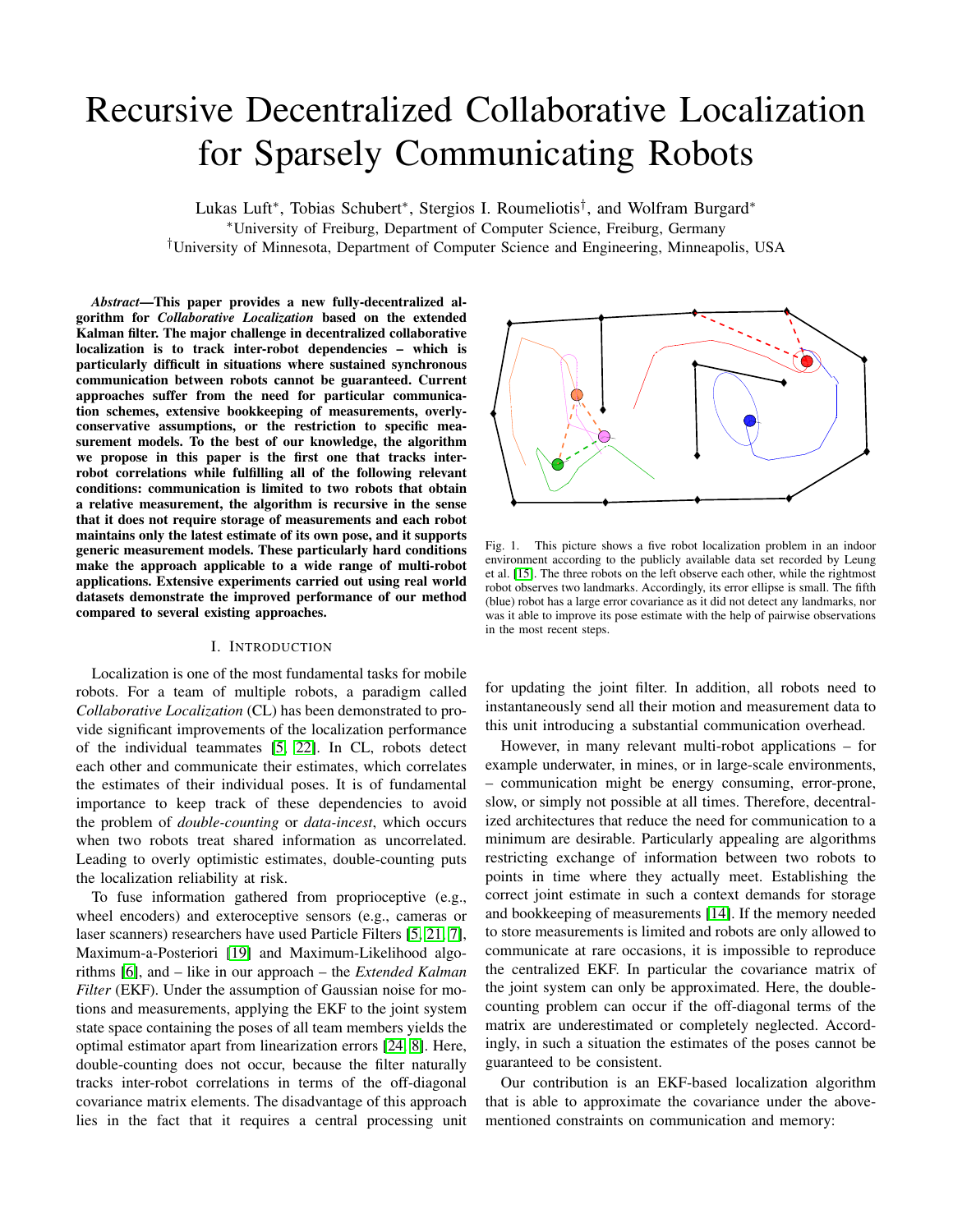- Exchange of information takes place only between two robots obtaining a relative measurement. Our approach does not require communication with further teammates. The communication complexity<sup>[1](#page-1-0)</sup> is thus  $\mathcal{O}(1)$  per relative measurement.
- The algorithm is recursive in the sense that no measurements have to be stored. For a team of  $N$  robots, each robot only updates the belief about its own pose and  $N - 1$  matrices that carry information about the correlations with the estimates of the teammates.
- In addition to relative observations, the algorithm also supports absolute positioning of individual robots. It furthermore allows for generic measurement models.

#### II. RELATED WORK

The problem of multi-robot localization has received considerable attention in the past. Roumeliotis and Bekey [\[22\]](#page-8-1) present a distributed algorithm that is equivalent to the joint EKF. In their approach, each robot processes its own odometry and measurements are communicated to all teammates. For a team of  $N$  robots, this results in communication complexity of  $\mathcal{O}(N)$  per robot-robot perception. In contrast to that, our approach is of communication complexity  $\mathcal{O}(1)$  and is applicable even if the exchange of information is limited to robots performing a relative measurement. Similar communication networks without centralized entity are used in gossip protocols [\[3\]](#page-8-10). As opposed to our method, all centralizedequivalent approaches share the need for either a particular structure of the communication graph [\[2,](#page-8-11) [11,](#page-8-12) [17,](#page-8-13) [26\]](#page-8-14) or the storage of measurement information [\[14\]](#page-8-9).

In the following, we concentrate on EKF-based CL algorithms that meet our assumptions – namely algorithms that forgo storage of measurement information and rely only on pairwise communication in the context of a relative measurement. There are approaches in which the robots treat the poses of teammates as deterministic parameters [\[20\]](#page-8-15) and cross-correlations are simply neglected. This entails the risk of becoming over-confident, or forces the robots to follow certain motion patterns [\[12\]](#page-8-16).

A more elaborate approach is to treat incorporation of relative measurements as fusion of estimates with unknown correlations. To avoid over-confidence, *Covariance Intersection* (CI) or *Split Covariance Intersection* (SCI) techniques constitute a natural choice. Approaches based on CI [\[4\]](#page-8-17) treat estimates as if they were maximally correlated. Approaches based on SCI [\[16,](#page-8-18) [25\]](#page-8-19) split the covariances into a dependent and an independent component. The fusion of consistent estimates by CI or SCI provably preserves consistency. However, as a price, they are in general overly pessimistic. Moreover – in contrast to our approach – the implementations as presented in the literature, have to assume perception systems capable of identifying the relative poses of neighboring robots. More precisely, they require relative range and orientation measurements and cannot be applied to systems that, for example, only provide relative range or bearing measurements. For details on different measurement models, we refer the reader to the work of Martinelli et al. [\[18\]](#page-8-20).

Karam et al. [\[10\]](#page-8-21) present an approach based on state exchange. It only allows independent states to be fused and is thus not optimal. Moreover, it requires relative pose detection. Unlike the already mentioned approaches, the interleaved update algorithm by Bahr et al. [\[1\]](#page-8-22) can handle general measurement models. In this approach, each vehicle of a team of N robots has to maintain and update up to  $2^N$  estimates and covariances and has to keep track of their dependencies with all the team members. Robot  $i$  can only use those estimates of robot  $i$  that are not (directly or indirectly via other robots) correlated to robot *i*. Compared to this algorithm, our method has the advantage that each robot has to maintain only one estimate and N matrices (as opposed to  $2^N$  estimates and matrices). Moreover, our algorithm is recursive in the sense that only the most recent estimates are used, which separates it from the approaches of Bahr et al. [\[1\]](#page-8-22) and Karam et al. [\[10\]](#page-8-21).

#### III. THE PROPOSED APPROACH

In a team of N robots, let  $X_i$  be the pose of robot i in a fixed reference frame. Throughout this paper, we consider the problem of localizing  $N$  vehicles navigating on a plane, although our approach is not limited to this case. Under this assumption, a robot pose is a triple  $X_i = [x_i, y_i, \theta_i]^T$  with Cartesian coordinates  $[x_i, y_i]$  and orientation  $\theta_i$ . The number  $N$  can change over time and does not need to be known to the robots beforehand. Each robot is provided with an estimate of its own pose  $\hat{X}_i^t$  and the corresponding covariance matrix  $\Sigma_{ii}^t$ at each time step t. We call  $\text{bel}_i^t = \{ \hat{X}_i^t, \Sigma_{ii}^t \}$  the *belief* of robot  $i$  at time  $t$ . The belief of the joint system is

<span id="page-1-1"></span>
$$
bel^t = \{ \hat{X}^t, \Sigma^t \},\tag{1}
$$

with  $\hat{X}^t = [\hat{X}_1^t; \dots; \hat{X}_N^t]$  and  $\Sigma^t = [\Sigma_{ij}^t]_{1 \le i, j \le N}$ .

At the beginning of their mission the robots might be uncorrelated, which means  $\Sigma_{ij}^t = 0$  for all  $i \neq j$ , and the individual beliefs are sufficient to represent  $bel<sup>t</sup>$ . When robot i detects robot j at time t, we have in general  $\Sigma_{ij}^{t+1} \neq 0$ . Inspired by Roumeliotis and Bekey [\[22\]](#page-8-1), we decompose

$$
\Sigma_{ij}^{t+1} = \sigma_{ij}^{t+1} \left( \sigma_{ji}^{t+1} \right)^T,
$$

where we can choose any possible decomposition. In Algo-rithm [1](#page-2-0) given below, for example, we set  $\sigma_{ij}^{t+1} = \sum_{ij}^{t+1}$  and  $\sigma_{ji}^{t+1} = \mathbb{I}$ . In the following, robots i and j independently update  $\sigma_{ij}^{t+1}$  respectively  $\sigma_{ji}^{t+1}$ . The details are presented in Section [III-C.](#page-3-0)

We assume the belief [\(1\)](#page-1-1) to be distributed among the team such that each robot *i* carries bel<sup>t</sup><sub>i</sub> and  $\{\sigma_{ij}^t\}_{\forall j\neq i}$ . During their mission, the robots perform

- Motion: Each robot has access to a control, which is a velocity command or odometry information. We allow for generic motion models.
- Private Measurements: Any of the robots might or might not perform measurements that are not shared with

<span id="page-1-0"></span><sup>&</sup>lt;sup>1</sup>We define *communication complexity* as the number of edges required in the communication graph [\[11\]](#page-8-12).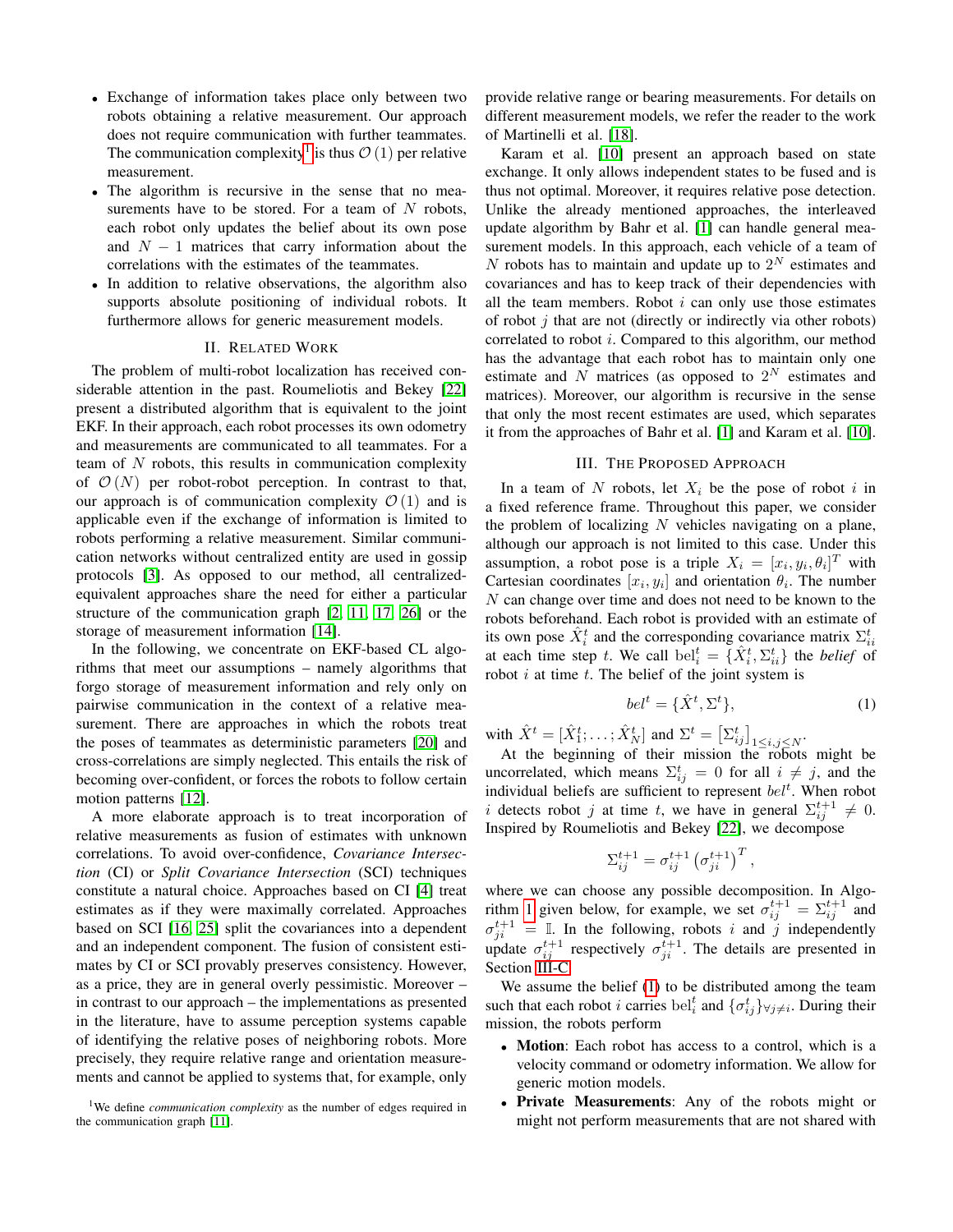the group, e.g., detection of known landmarks or GPS. We allow for a heterogeneous team and generic measurement models.

- Relative Measurements: Any of the robots might or might not perform measurements that include itself and a teammate. Again, we allow for varying and generic detection models. In particular, we do not demand access to relative poses.
- Communication: Relative measurements are the only occasions where communication takes place. When robot i detects robot j, both share  $bel_{i/j}$  and  $\sigma_{ij/ji}$ . We do not require communication to further teammates.

Algorithm [1](#page-2-0) provides an overview of how the robots perform the corresponding updates. We derive the occurring matrices  $G_i^t$ ,  $M^{private}$ , and  $M^{rel}$  as well as the functions predictBelief, correctBelief, relCorrectBelief<sup> $a/b$ </sup>, and relCorrectCorrelation in [III-A](#page-2-1) to [III-C.](#page-3-0)

# <span id="page-2-0"></span>Algorithm 1 Update Procedure for Robot i

1: Input:  $bel_i^t$ ,  $\{\sigma_{ij}^t\}_{\forall j\neq i}$ , A 2: Output:  $\text{bel}^{t+1}_i$ ,  $\{\sigma^{t+1}_{ij}\}_{\forall j\neq i}$ 3: if  $A$  is a control then 4:  $\text{bel}^{t+1}_i \leftarrow \text{predictBelief}(\text{bel}^t_i, A)$ 5: **for**  $1 \leq j \leq N$ ,  $j \neq i$  **do** 6:  $\sigma_{ij}^{t+1} \leftarrow G_i^t(\text{bel}_i^t, A) \cdot \sigma_{ij}^t$ 7: if  $A$  is a private measurement then 8:  $\text{bel}^{t+1}_i \leftarrow \text{correctBelief}(\text{bel}^t_i, A)$ 9: **for**  $1 \leq j \leq N$ ,  $j \neq i$  **do** 10:  $\sigma_{ij}^{t+1} \leftarrow M^{private}(\text{bel}_i^t) \cdot \sigma_{ij}^t$ 11: if  $A$  is a relative measurement to robot  $j$  then 12: send to robot *j*: bel<sup>*t*</sup>,  $\sigma_{ij}^t$ , *A* 13: receive from robot j: bel<sup>t</sup><sub>j</sub>,  $\sigma_{ji}^t$ 14:  $\Sigma_{ij}^t \leftarrow \sigma_{ij}^t \left(\sigma_{ji}^t\right)^T$ 15: bel<sup>t+1</sup>  $\leftarrow$  relCorrectBelief<sup>a</sup>(bel<sup>t</sup><sub>i</sub></sub>, bel<sup>t</sup><sub>j</sub>,  $\Sigma_{ij}^t$ , A) 16:  $\Sigma_{ij}^{t+1} \leftarrow \text{relCorrectCorrelation}(\text{bel}_i^t, \text{bel}_j^t, \Sigma_{ij}^t, A)$ 17: **for**  $1 \leq k \leq N$ ,  $k \notin \{i, j\}$  do 18:  $\sigma_{ik}^{t+1} \leftarrow M^{rel}(\text{bel}_i^t, \text{bel}_i^{t+1}) \cdot \sigma_{ik}^t$ 19:  $\sigma_{ij}^{t+1} \leftarrow \Sigma_{ij}^{t+1}$ 20: if  $A$  is a relative measurement received from robot  $j$  then 21: receive from robot j: bel<sup>t</sup><sub>j</sub>,  $\sigma_{ji}^t$ 22: send to robot *j*: bel<sup>t</sup><sub>*i*</sub>,  $\sigma_{ij}^t$ 23:  $\Sigma_{ij}^t \leftarrow \sigma_{ij}^t \left(\sigma_{ji}^t\right)^T$ 24:  $\text{bel}^{t+1}_i \leftarrow \text{relCorrectBelief}^b(\text{bel}^t_i, \text{bel}^t_j, \Sigma^t_{ij}, A)$ 25: **for**  $1 \leq k \leq N$ ,  $k \notin \{i, j\}$  do 26:  $\sigma_{ik}^{t+1} \leftarrow M^{rel}(\text{bel}_i^t, \text{bel}_i^{t+1}) \cdot \sigma_{ik}^t$ 27:  $\sigma^{t+1}_{ij} \leftarrow \mathbb{I}$ 

## <span id="page-2-1"></span>*A. Motion*

We assume the motion of different robots to be independent and corrupted by Gaussian noise  $\nu_x$ ,  $\nu_u$ ,

$$
X_i^{t+1} = g\left(X_i^t, U_i^t + \nu_u\right) + \nu_x,
$$

with motion model g, where  $U_i^t$  can either be a velocity command or an odometry measurement. If robot  $i$  performs a motion, the correct prediction step for the joint system can be derived from the standard EKF and is given by

<span id="page-2-2"></span>
$$
\hat{X}_i^{t+1} = g\left(\hat{X}_i^t, U_i^t\right) \tag{2}
$$

$$
\Sigma_{ii}^{t+1} = G_i^t \Sigma_{ii}^t (G_i^t)^T + R_i^t \tag{3}
$$

$$
\Sigma_{ij}^{t+1} = G_i^t \Sigma_{ij}^t \tag{4}
$$

$$
\hat{X}_j^{t+1} = \hat{X}_j^t \tag{5}
$$

$$
\Sigma_{jj}^{t+1} = \Sigma_{jj}^t,\tag{6}
$$

for all  $j \neq i$  with linearization  $G_i^t = \frac{\partial g(X, U)}{\partial X} (\hat{X}_i^t, U_i^t)$ and noise covariance  $R_i^t$ . These equations correspond to (24) in [\[22\]](#page-8-1). In the case of odometry measurements with noise distributed as  $\nu_u \sim \mathcal{N}(0; M_i^t)$  and  $\nu_x = 0$ , for example, we have  $R_i^t = V_i^t M_i^t V_i^{tT}$ , with <sup>T</sup>, with  $V_i^t = \frac{\partial g(X,U)}{\partial U} (\hat{X}_i^t, U_i^t)$ . The crucial insight here – as already pointed out by Roumeliotis and Bekey  $[22]$  – is that robot i can correctly update the crosscorrelations to all teammates by updating

$$
\sigma_{ij}^{t+1} = G_i^t \sigma_{ij}^t.
$$

This is because, if robots  $i$  and  $j$  meet, they can reproduce their cross-correlation by the matrix multiplication

$$
\sigma_{ij}^{t+1} (\sigma_{ji}^{t+1})^T = G_i^t \sigma_{ij}^t (\sigma_{ji}^t)^T = \Sigma_{ij}^{t+1}.
$$

The function predictBelief in Algorithm [1](#page-2-0) is defined by [\(2\)](#page-2-2) and [\(3\)](#page-2-2).

#### <span id="page-2-4"></span>*B. Private Measurements*

We define a private measurement to be a function of the observing robot's pose, corrupted by Gaussian noise

$$
z_i^t = h\left(X_i^t\right) + \nu_{pm},
$$

with  $\nu_{pm} \sim \mathcal{N}(0, Q_i^t)$  and measurement model h. In the following paragraphs, we will derive the equations used in our approach for the private measurement update. The derivations prove that this component of our method is identical to the well-known Schmidt-Kalman filter [\[23\]](#page-8-23). Let  $i$  receive a private measurement and  $j \in 2^{\{1,...,N\}\setminus\{i\}}$  indicate any subset of the remaining robots. Then, as we show in Section [VI-A,](#page-6-0) the exact correction step for the joint system is

<span id="page-2-3"></span>
$$
\hat{X}_i^{t+1} = \hat{X}_i^t + K_i^t \left[ z_i^t - h(\hat{X}_i^t) \right] \tag{7}
$$

$$
\Sigma_{ii}^{t+1} = \left(\mathbb{I} - K_i^t H_i^t\right) \Sigma_{ii}^t
$$
\n
$$
\Sigma_{i}^{t+1} = \left(\mathbb{I} - K_i^t H_i^t\right) \Sigma_{ii}^t
$$
\n(8)

$$
\Sigma_{ij}^{t+1} = \left( \mathbb{I} - K_i^t H_i^t \right) \Sigma_{ij}^t \tag{9}
$$

$$
\hat{X}_j^{t+1} = \hat{X}_j^t + K_j^t \left[ z_i^t - h(\hat{X}_i^t) \right]
$$
\n
$$
X_j^{t+1} = \hat{X}_j^t + K_j^t \left[ z_i^t - h(\hat{X}_i^t) \right]
$$
\n(10)

$$
\Sigma_{jj}^{t+1} = \Sigma_{jj}^t - K_j^t H_i^t \Sigma_{ij}^t, \tag{11}
$$

with the linearization  $H_i^t = \frac{\partial h(X)}{\partial X} (\hat{X}_i^t)$ , the Kalman gains  $K_{i/j}^{t} = \sum_{ii/ji}^{t} (H_{i}^{t})^{T} S^{-1}$ , and the invertible residual covariance  $S = H_i^t \Sigma_{ii}^t H_i^{tT} + Q_i^t$ .

We can execute the correction updates [\(7\)](#page-2-3)-[\(9\)](#page-2-3) without communication because all necessary terms are known to robot i.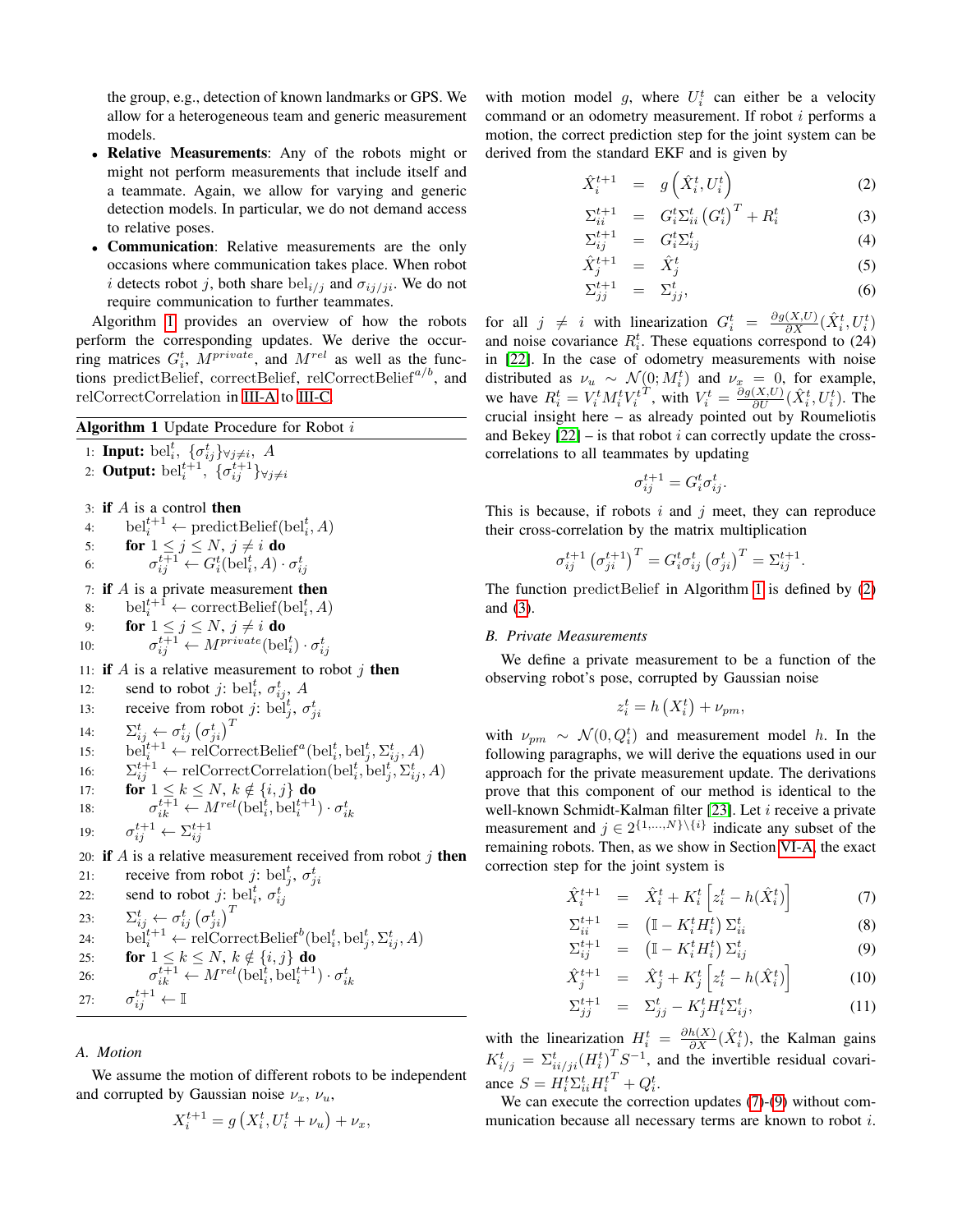The function correctBelief in Algorithm [1](#page-2-0) is defined by [\(7\)](#page-2-3) and [\(8\)](#page-2-3). The cross-correlation update [\(9\)](#page-2-3) is realized by the matrix multiplication

$$
\sigma^{t+1}_{ij} \quad = \quad \left( \mathbb{I} - K^t_i H^t_i \right) \sigma^t_{ij} = M^{private} \sigma^t_{ij},
$$

similar to the prediction step in Section [III-A.](#page-2-1)

To avoid communication, we approximate updates [\(10\)](#page-2-3) and [\(11\)](#page-2-3) to leave the corresponding beliefs unchanged, i.e.,

$$
\begin{array}{rcl} \hat{X}^{t+1}_j & \approx & \hat{X}^t_j =: \tilde{X}^{t+1}_j \\ \Sigma^{t+1}_{jj} & \approx & \Sigma^t_{jj} =: \tilde{\Sigma}^{t+1}_{jj}. \end{array}
$$

In summary we arrive at a set of equations equivalent to the Schmidt-Kalman Filter<sup>[2](#page-3-1)</sup>. In expectation, this approximation is consistent with respect to the joint system. This is due to the following two observations: Given the correct belief  $bel<sup>t</sup>$ , we have expectation  $E_{z_i^t}(\hat{X}_j^{t+1}) = \hat{X}_j^t$ ; the difference of the approximated  $\tilde{\Sigma}^{t+1}$  and the exact covariance  $\Sigma^{t+1}$  is a positive semi-definite matrix, i.e.,

$$
\tilde{\Sigma}^{t+1} - \Sigma^{t+1} = \begin{pmatrix} 0 & 0 \\ 0 & \Sigma_{ji}^t (H_i^t)^T S^{-1} H_i^t \Sigma_{ij}^t \end{pmatrix} \succeq 0.
$$

## <span id="page-3-0"></span>*C. Relative Measurements*

We define relative measurements – most generally – as noisy observations depending on the state of two robots

$$
r_{ij}^t = f\left(X_i^t, X_j^t\right) + \nu_{rm},
$$

with measurement model  $f$ . To meet the conditions for applying the EKF, we assume the noise term to be normally distributed  $\nu_{rm} \sim \mathcal{N}(0; Q^t_{ij})$ . We emphasize again, that we neither require the relative measurements to be a function of pose differences of two robots  $r_{ij}^t = f\left(X_i^t - X_j^t\right) + \nu_{rm}$ , nor do we assume that the relative measurements provides the observing robot with an estimation of the observed robot's pose. Both are special cases of our general model. In particular we can handle the practically relevant case of range and/or bearing measurements. When a robot obtains a relative measurement – w.l.o.g. i observes  $j$  – the exact correction step for the joint system can be written as follows. We present the derivation in Section [VI-A.](#page-6-0) Here k represents the indices of all  $N-2$ robots that do not participate at the relative measurement:

<span id="page-3-2"></span>
$$
\hat{X}_{i/j}^{t+1} = \hat{X}_{i/j}^{t} + K_{i/j} \left[ r_{ij}^{t} - f(\hat{X}_{i}^{t}, \hat{X}_{j}^{t}) \right]
$$
(12)

$$
\Sigma_{ii/jj}^{t+1} = (\mathbb{I} - K_{i/j} F_{i/j}) \Sigma_{ii/jj}^{t} - K_{i/j} F_{j/i} \Sigma_{ji/ij}^{t} (13)
$$

$$
\Sigma_{ij}^{t+1} = (\mathbb{I} - K_i F_i) \Sigma_{ij}^t - K_i F_j \Sigma_{jj}^t \tag{14}
$$

$$
\Sigma_{ik}^{t+1} = (\mathbb{I} - K_i F_i) \Sigma_{ik}^t - K_i F_j \Sigma_{jk}^t, \qquad (15)
$$

with linearization  $F_{i/j} = \frac{\partial f(X_i, X_j)}{\partial X_{i/j}}$  $\frac{\hat{c}(X_i, X_j)}{\partial X_{i/j}}(\hat{X}_{i/j}^t)$ , and Kalman gain

$$
K = \left[ \begin{array}{c} K_i \\ K_j \end{array} \right] = \left[ \begin{array}{c} \Sigma_{ii}^t F_i^T + \Sigma_{ij}^t F_j^T \\ \Sigma_{jj}^t F_j^T + \Sigma_{ji}^t F_i^T \end{array} \right] S^{-1},
$$

<span id="page-3-1"></span><sup>2</sup>Please note that Julier [\[9\]](#page-8-24) has used the same structure to reduce the computational cost of the related problem of *simultaneous localization and mapping*.

with residual covariance

$$
S = [F_i, F_j] \left[ \begin{array}{cc} \Sigma_{ii}^t & \Sigma_{ij}^t \\ \Sigma_{ji}^t & \Sigma_{jj}^t \end{array} \right] \left[ \begin{array}{c} F_i^T \\ F_j^T \end{array} \right] + Q_{ij}^t.
$$

Our update equations [\(12\)](#page-3-2)-[\(15\)](#page-3-2) generalize the update equations by Roumeliotis and Bekey [\[22\]](#page-8-1) to arbitrary measurement models. As argued in Section [III-B,](#page-2-4) we approximate

$$
\begin{array}{ccc}\Sigma_{kk}^{t+1} & \approx & \Sigma_{kk}^t\\ \hat{X}_k^{t+1} & \approx & \hat{X}_k^t, \end{array}
$$

for  $k \in 2^{\{1,...,N\}\setminus\{i,j\}}$  and arrive at update equations equivalent to the Schmidt-Kalman filter [\[23\]](#page-8-23). Communication between  $i$  and  $j$  is allowed at the time of the relative measurement and they share the measurement  $r_{ij}^t$  and their beliefs  $\text{bel}^t_{i/j} = \{ \hat{X}_{i/j}^t, \sum_{i i/j j}^t \}$ . Additionally, they reproduce their correlation by sharing  $\sigma_{ij/ji}$ . We can correctly perform the updates  $(12)-(14)$  $(12)-(14)$  $(12)-(14)$ . The exactly calculated cross-correlation [\(14\)](#page-3-2) is decomposed into  $\Sigma_{ij}^{t+1} = \sigma_{ij}^{t+1} (\sigma_{ji}^{t+1})^T$  and distributed among the two participating robots.

The only terms we have not taken care of yet are the correlations between participating and non-participating robots [\(15\)](#page-3-2). In contrast to [\[22\]](#page-8-1), we do not rely on communication with other teammates. The problem in this case is that – unlike [\(9\)](#page-2-3) for private measurements – the update cannot be written as a simple matrix multiplication of the form  $\Sigma_{ik}^{t+1} = M^{rel} \Sigma_{ik}^{t}$ . In particular, we cannot reproduce the terms  $\sum_{ik}^{t} = \sigma_{ik}^{t} (\sigma_{ki}^{t})^{T}$ and  $\Sigma_{jk}^t = \sigma_{jk}^t (\sigma_{kj}^t)^T$  that are necessary for the correct update. This is because we do not rely on communication with robot k, that carries the terms  $\sigma_{ki}^t$  and  $\sigma_{kj}^t$ .

To arrive at the general form of approximations that maintain the decentralized structure, we rewrite the Schmidt-Kalman filter update step [\(13\)](#page-3-2)-[\(15\)](#page-3-2). For better readability and w.l.o.g. we define  $a := \{i, j\}$  and  $b := \{1, ..., N\} \setminus \{i, j\}.$ With help of this notation we get

$$
\Sigma_{aa}^{t+1} = (\mathbb{I} - K[F_i, F_j]) \Sigma_{aa}^t
$$

and thus we have

<span id="page-3-5"></span>
$$
\Sigma_{ab}^{t+1} = (\mathbb{I} - K[F_i, F_j]) \Sigma_{ab}^t = \Sigma_{aa}^{t+1} (\Sigma_{aa}^t)^{-1} \Sigma_{ab}^t
$$

$$
= \left[ \begin{array}{cc} \Sigma_{ii}^{t+1} & \Sigma_{ij}^{t+1} \\ \Sigma_{ji}^{t+1} & \Sigma_{jj}^{t+1} \end{array} \right] \left[ \begin{array}{c} \Sigma_{ii}^t & \Sigma_{ij}^t \\ \Sigma_{ji}^t & \Sigma_{jj}^t \end{array} \right]^{-1} \left[ \begin{array}{c} \Sigma_{ab}^t \\ \Sigma_{jb}^t \end{array} \right]. (16)
$$

$$
:= A
$$

To avoid the need for communication, we have to use a blockdiagonal approximation of A.

A naive approximation of  $A$  and thus of [\(15\)](#page-3-2) can be achieved by taking the block-diagonal matrix of  $(I - K[F_i, F_j]),$  which leads to

<span id="page-3-3"></span>
$$
\Sigma_{ik}^{t+1} = (\mathbb{I} - K_i F_i) \Sigma_{ik}^t - K_i F_j \Sigma_{jk}^t \approx (\mathbb{I} - K_i F_i) \Sigma_{ik}^t. \tag{17}
$$

In our experiments, approximation [\(17\)](#page-3-3) yields unsatisfying results. A key contribution of this paper is the more reasoned approximation

<span id="page-3-4"></span>
$$
\Sigma_{ik}^{t+1} \approx M^{rel} \Sigma_{ik}^t = \Sigma_{ii}^{t+1} \left(\Sigma_{ii}^t\right)^{-1} \Sigma_{ik}^t, \qquad (18)
$$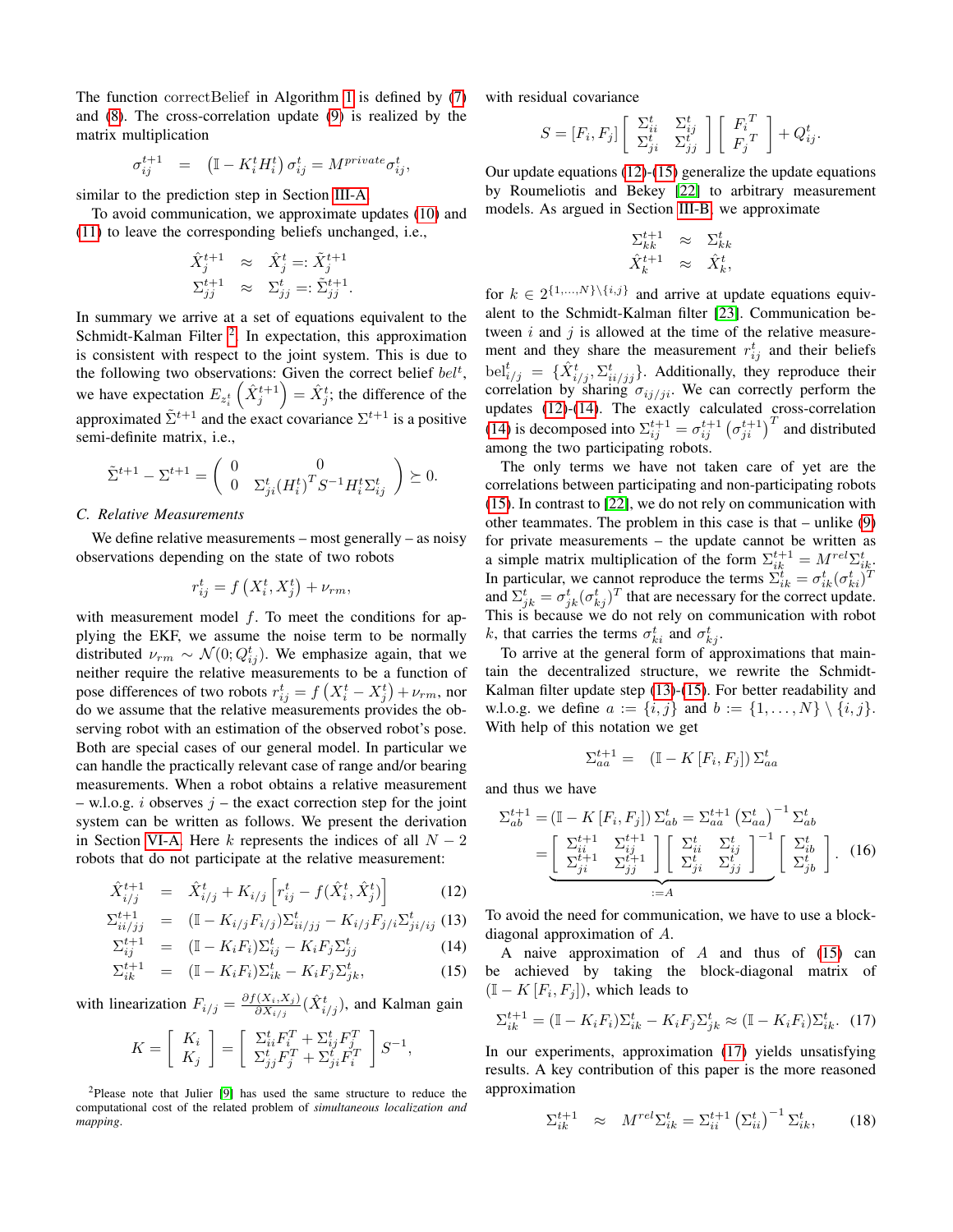where we assume that the joint covariance  $\Sigma^t$  is positive definite at any time, which can be assumed due to imperfect sensors and due to motion noise. Approximation [\(18\)](#page-3-4) corresponds to setting

$$
A\approx\tilde{A}:=\begin{bmatrix} \Sigma_{ii}^{t+1}\left(\Sigma_{ii}^{t}\right)^{-1} & 0\\ 0 & \Sigma_{jj}^{t+1}\left(\Sigma_{jj}^{t}\right)^{-1} \end{bmatrix}
$$

in [\(16\)](#page-3-5). It has the following mathematical justification:

<span id="page-4-0"></span>*Proposition 1:* Under the assumption that the position estimates of two robots are either strongly correlated or totally uncorrelated,  $A$  is the unique block diagonal approximation, which minimizes the approximation error with respect to the operator norm corresponding to the 1-norm for vectors, i.e.,

$$
\tilde{A} = \operatorname*{argmin}_{B = \begin{bmatrix} B_1 & 0 \\ 0 & B_2 \end{bmatrix}, B_1, B_2 \in \mathbb{R}^{d \times d}} ||\Sigma_{ab}^{t+1} - B \Sigma_{ab}^t||_1,
$$

where  $d$  is the dimension of a single robot's state space. The statement also holds for every entry-wise or column-wise matrix norm.

Especially, if the estimates of robots i and j are strongly correlated before the measurement then the approximation [\(18\)](#page-3-4) is exact.

*Proof:* See Appendix B.

Note that there are instances where both [\(17\)](#page-3-3) and [\(18\)](#page-3-4) underestimate cross-correlations. Assume, for example,  $\Sigma_{ik}^{t} = 0$ and  $\Sigma_{jk}^{t} \neq 0$  before the relative measurement. Then [\(15\)](#page-3-2) implies in general  $\Sigma_{ik}^{t+1} \neq 0$  after the relative measurement. But with [\(17\)](#page-3-3) or [\(18\)](#page-3-4), it remains  $\Sigma_{ik}^{t+1} = 0$ . However, our experiments indicate, that [\(18\)](#page-3-4) does not only outperform [\(17\)](#page-3-3), but also leads to good overall localization performance in practice.

All terms necessary to calculate  $M^{rel}$  are known to robot i, which can now realize the update by setting  $\sigma_{ik}^{t+1} = M^{rel} \sigma_{ik}^t$ . In Algorithm [1,](#page-2-0) functions relCorrectBelief<sup> $a/b$ </sup> are given by [\(12\)](#page-3-2)-[\(13\)](#page-3-2) and function relCorrectCorrelation is given by [\(14\)](#page-3-2).

### IV. EXPERIMENTS WITH REAL WORLD DATA

We test our approach on the publicly available *UTIAS Multi-Robot Cooperative Localization and Mapping Dataset* [\[15\]](#page-8-8). A fleet of five (two-wheel differential drive) robots get range and bearing measurements with known correspondences to each other and up to 15 distinguishable landmarks. The dataset includes odometry and measurements together with pose ground truth. The duration is over 4.7 hours, spread over nine different runs ranging from 15 to 70 minutes. In the ninth run, the environment contains some barriers as depicted in Fig. [1.](#page-0-0) We let the robots perform localization based on six different strategies (listed below), using dead reckoning and the relative measurements. Additionally, we allow one of the robots to process its landmark measurements. To increase the amount of data fivefold, we consecutively allow each of the robots (one at a time) to use the landmark measurements. This provides us with over 23.6 hours (not entirely independent) data. Then we drop all relative bearing measurements, which leaves the robots with relative range only measurements. This serves to demonstrate that our approach can deal with generic measurement models. Following, we replace all relative measurements by simulated relative pose measurements, consisting of the pose of the observed robot in the observing robot's reference frame. This experiment allows us to compare against Covariance Intersection [\[4\]](#page-8-17), which relies on relative measurements providing the observing robot with an estimate of the observed robot's pose.

We compare the following EKF-based approaches:

- Collaborative Localization using the centralized joint extended Kalman Filter (EKF), e.g., [\[22\]](#page-8-1). (ground truth)
- Our approach (DCL).
- Naive version of our approach (NDCL): we use approximation [\(17\)](#page-3-3) instead of [\(18\)](#page-3-4).
- Covariance Intersection (CI) [\[4\]](#page-8-17): information to be fused is assumed to be maximally correlated.
- Total Naive Collaborative Localization (NCL): crosscorrelations are neglected.
- Single Robot Localization (SL): robots can detect landmarks but no other robots.

Note that to realize the centralized equivalent approach (EKF), each measurement demands for  $N - 1 = 4$  edges in the communication graph. In contrast, our approach (DCL) requires only one edge for each relative measurement and no communication at all for private measurements. The datasets include a total number of  $n_{rel} = 173289$  relative measurements and  $n_{priv} = 42605$  private measurements on average for one of the robots performing landmark measurements. Thus, EKF needs  $(N-1)(n_{rel} + n_{priv})/(n_{rel}) = 4.98$  times more edges then our approach.

#### *A. Accuracy Analysis*

We calculate the root-mean-square error averaged over all five robots  $(RMSE_t^E)$  of estimator E at time step t. As measure for the performance of an estimator in one run, we subtract the corresponding value of the centralized filter

$$
P^{E} = \frac{1}{T} \sum_{t=1}^{T} (\text{RMSE}_{t}^{E} - \text{RMSE}_{t}^{EKF}),
$$

where  $T$  is the absolute number of time steps in that run. This choice is justified by the following observation. Due to linearization errors, approximate measurement and motion models, and randomness in the system, even EKF sometimes produces wrong estimates. In these cases it is unlikely (though possible) that any approximation of EKF yields better results. This is illustrated in Fig. [2.](#page-5-0) It shows the root-mean-square error (RMSE) averaged over all five robots in the second run, where the relative measurements consist of range information only. In the time between second 400 to 500, all algorithms (including the correct EKF) encounter problems. For the rest, our approach (DCL) yields localization with RMSE below 50 cm. After around 1200 seconds, EKF yields bad localization results, while our algorithm remains stable. This is due to a robot processing landmark measurements with wrong associations. In EKF the robot instantaneously communicates these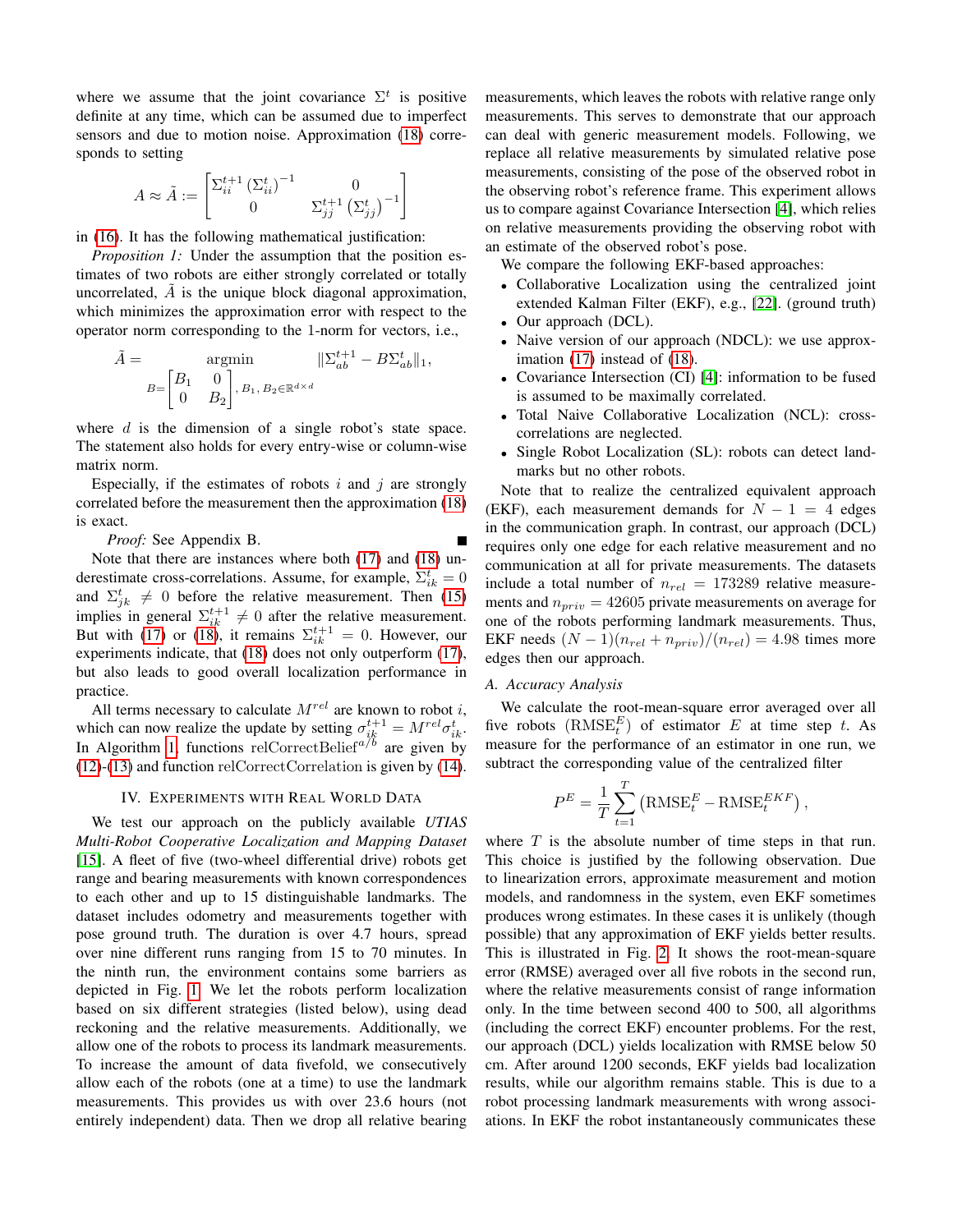

<span id="page-5-0"></span>Fig. 2. Root-mean-square error averaged over all five robots in the second run. With our approach (DCL), the error remains below 50 cm throughout the whole experiment. Using single robot localization (SL), the error diverges due to the fact that only a subset of robots detect landmarks. At first, the naive approach (NCL) keeps up with DCL. But due to overconfidence its localization performance starts to decrease after around 1200 seconds.

measurements which corrupts all other robots' estimates. We emphasize that in this case our algorithm (DCL) outperforms EKF just accidentally by not communicating measurement information. For the rest of the time, it performs almost identically well as EKF. Using single robot localization (SL), the error diverges due to the fact that only a subset of robots detect landmarks. At first, the naive approach (NCL) keeps up with DCL. But due to overconfidence its localization performance starts to decrease after around 1200 seconds.

Table [I](#page-5-1) shows the values  $P^E$  in centimeters for each of the four approximate algorithms in the nine runs.

<span id="page-5-1"></span>TABLE I POSITIONING ACCURACY  $(P^E$  in CM) on real world data with RANGE AND BEARING MEASUREMENTS

| Run            | DCL.              | NDCL. | NCL   | SL.    |
|----------------|-------------------|-------|-------|--------|
|                | 1.19              | 1.94  | 6.16  | 171.19 |
| $\overline{c}$ | 1.52              | 1.75  | 4.27  | 148.15 |
| 3              | $-0.22$           | 2.89  | 7.62  | 161.63 |
| 4              | 1.38              | 1.29  | 10.14 | 131.59 |
| 5              | 1.06              | 0.92  | 3.91  | 117.79 |
| 6              | 0.79              | 1.26  | 3.53  | 91.40  |
| 7              | $\overline{1,32}$ | 1.74  | 3.79  | 80.40  |
| 8              | 2.27              | 4.08  | 10.63 | 207.19 |
| Q              | 2.45              | 37.15 | 12.10 | 339.05 |
| Ø              | 1.48              | 6.65  | 7.70  | 177.71 |

In every single run, our approach (DCL) yields the best absolute localization results – except for the fifth run where the naive version of our algorithm (NDCL) is slightly better. The average is taken over all runs weighted with the respective duration. Here, DCL outperforms all other approaches. Additionally, the correct joint EKF outperforms our approximate algorithm only by less then 1.5 centimeters although making use of nearly five times as many communication links.

We repeat this experiment four times while consecutively

allowing each of the robots (one at a time) to receive the landmark measurements. That way we get 45 runs with relative range and bearing measurements. We erase all relative bearing measurements to get another 45 runs with range-only relative measurements. We generate another 45 runs by replacing all relative measurements by simulated relative pose measure-ments. Tab. [II](#page-5-2) shows mean and variance of  $P<sup>E</sup>$  over all 45 runs (weighted by the duration) for the different measurement types and algorithms. For all algorithms, we additionally count the number of runs in which it outperforms all other approximate algorithms. No matter which kind of relative measurements we use, our approach outperforms all of the compared methods in absolute accuracy.

<span id="page-5-2"></span>TABLE II POSITIONING ACCURACY  $(P^E$  in cm) on real world data

| <b>RANGE AND BEARING</b> |      |             |                         |      |              |  |  |
|--------------------------|------|-------------|-------------------------|------|--------------|--|--|
|                          | DCL  | <b>NDCL</b> | NCL                     | CI   | SL           |  |  |
| $mean(P^E)$              | 2.68 | 29.83       | 6.25                    |      | 183.56       |  |  |
| variance( $P^E$          | 3.42 | 42.94       | 4.77                    |      | 63.55        |  |  |
| $#$ best runs            | 31   | 11          | 3                       |      | 0            |  |  |
| <b>RANGE ONLY</b>        |      |             |                         |      |              |  |  |
|                          | DCL  | <b>NDCL</b> | $\overline{\text{NCL}}$ | CI   | SL           |  |  |
| $mean(P^E)$              | 0.69 | 18.65       | 9.93                    |      | 155.03       |  |  |
| variance( $P^E$          | 7.89 | 32.70       | 11.60                   |      | 57.49        |  |  |
| $#$ best runs            | 23   | 10          | 12                      |      | $\mathbf{0}$ |  |  |
| SIMULATED RELATIVE POSE  |      |             |                         |      |              |  |  |
|                          | DCL  | <b>NDCL</b> | NCL                     | CI   | SL           |  |  |
| $mean(P^E)$              | 2.59 | 13.83       | 8.88                    | 7.84 | 180.78       |  |  |
| variance( $P^E$          | 2.03 | 20.11       | 7.39                    | 5.68 | 57.96        |  |  |
| $#$ best runs            | 37   | 2           | 2                       | 4    |              |  |  |

## *B. Robustness Analysis*

As stated before, even the correct EKF might diverge. However  $-$  if the covariance is not underestimated  $-$  the filter might recover from that after subsequent measurements. To demonstrate robustness of our approximation, we compare mean time to failure and the relative number of recoveries after failures for the different approaches. We define a failure to be a point in time where the root-mean-square error of the joint system exceeds 50 cm. We define a recovery as a point in time where the root-mean-square error of the joint system drops below 10 cm after a failure. The recovery ratio  $R$  is the number of recoveries divided by the number of total failures. Mean time to failure  $T$  is the mean time difference between a recovery (or the start of a run) and the next failure. Fig. [3](#page-6-1) serves as an example. It shows the estimation error of the x-component over time for one of the robots that only rely on dead reckoning and relative measurements. All compared algorithms - including EKF (not shown) - lose positioning. In contrast to the naive approach (NCL), our approach (DCL) is able to recover from the bad localization around  $t = 600s$ , and yield an accurate estimate later on.

Table [III](#page-6-2) displays the mean time to failure in minutes and the recovery ratio in percent. For each measurement type, these values are taken over the complete 23.6 hours of data. Our algorithm (DCL) outperforms all other algorithms – including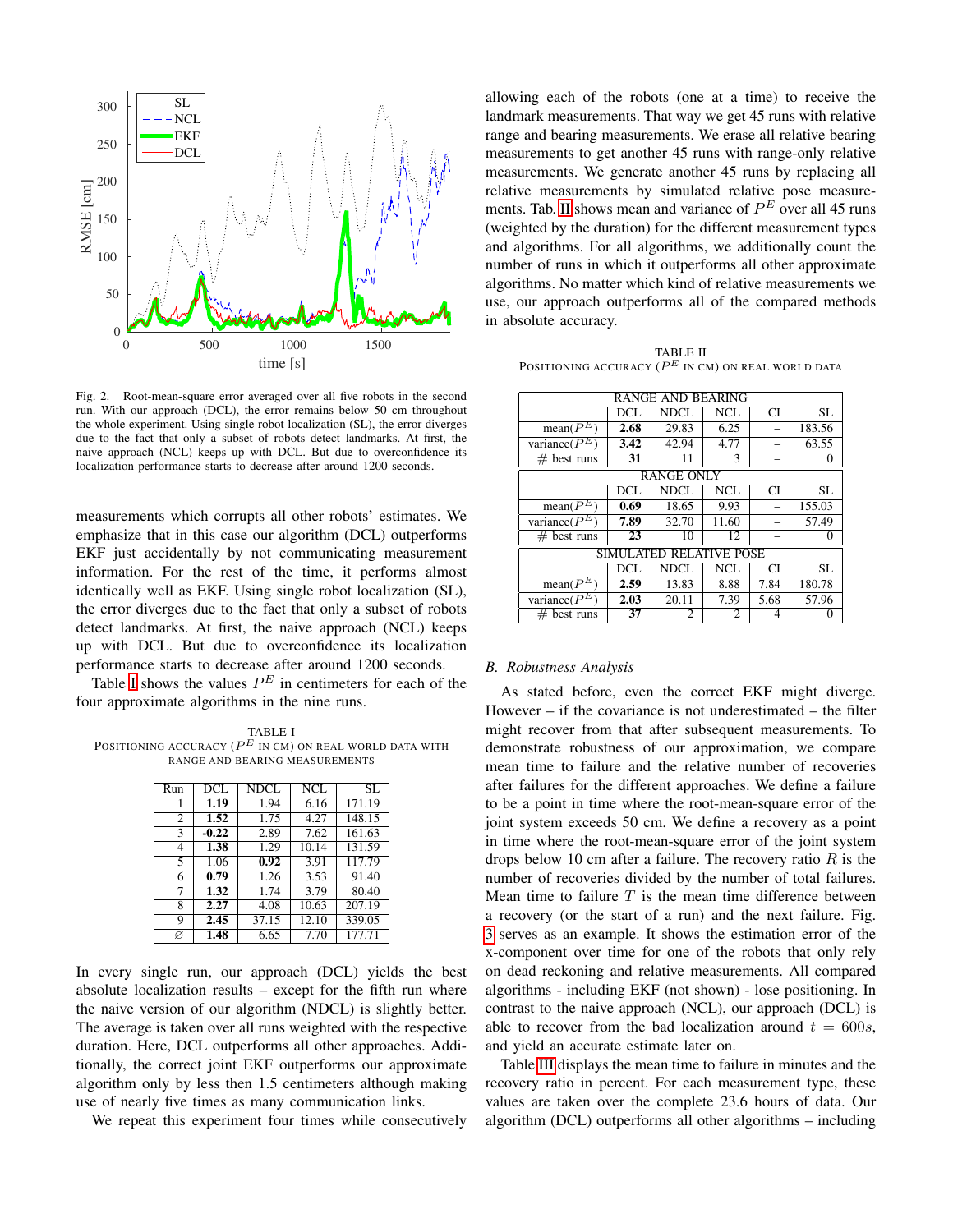

<span id="page-6-1"></span>Fig. 3. Absolute difference  $|x|$  between the correct x-component (of robot 4 in run 3) and the corresponding value estimated with our algorithm (DCL, plot on top) and the naive approach (NCL, plot at the bottom). This is an example, where all algorithms (including the correct centralized EKF) lose positioning around time 550s-650s. In contrast to the naive one, our approach is able to recover from that and yields accurate localization.

EKF – regarding mean time to failure. With respect to recovery rate, our approach is approximately identical to EKF. Note that mean time to failure is very low for Covariance Intersection (CI). We accredit this to the fact that in CI only the observed robot profits from a relative measurement. However, conservative approximation in CI achieves a very high recovery ratio. The experiments demonstrate our algorithm to be as robust as the correct EKF while using nearly five times less communication links and forgoing storage of measurements and the need for global communication.

# V. CONCLUSION

This paper introduces a fully decentralized, EKF-based algorithm for Collaborative Localization. To the best of our knowledge, it is the first approach that tracks inter-robot correlations while fulfilling all of the following relevant conditions: the algorithm does not require storage of measurements, it supports generic measurement models, and communication is limited to pairs of robots that obtain a relative measurement.

<span id="page-6-2"></span>TABLE III MEAN TIME TO FAILURE  $T$  in minutes and recovery ratio  $R$  in PERCENT FOR REAL WORLD DATA.

| RANGE AND BEARING       |            |       |       |       |       |         |  |  |  |
|-------------------------|------------|-------|-------|-------|-------|---------|--|--|--|
|                         | <b>EKF</b> | DCL   | NDCL  | NCL   | CI    | SL      |  |  |  |
| T                       | 42.37      | 46.89 | 24.79 | 38.98 |       | 2.65    |  |  |  |
| $\overline{R}$          | 75.00      | 72.00 | 74.42 | 71.43 |       | $^{()}$ |  |  |  |
| <b>RANGE ONLY</b>       |            |       |       |       |       |         |  |  |  |
|                         | <b>EKF</b> | DCL   | NDCL  | NCL   | CI    | SL.     |  |  |  |
| $\overline{T}$          | 11.14      | 11.99 | 10.81 | 7.64  |       | 2.63    |  |  |  |
| $\overline{R}$          | 57.14      | 57.63 | 54.10 | 41.94 |       | 0       |  |  |  |
| SIMULATED RELATIVE POSE |            |       |       |       |       |         |  |  |  |
|                         | <b>EKF</b> | DCL   | NDCL  | NCL   | CI    | SL      |  |  |  |
| $\overline{T}$          | 41.53      | 45.13 | 40.51 | 44.41 | 8.41  | 2.65    |  |  |  |
| R.                      | 78.57      | 76.00 | 74.07 | 79.17 | 93.80 | 0       |  |  |  |

Each robot maintains only the latest estimate of its own pose. These particularly hard conditions make the approach applicable to a wide range of applications.

We test our approach on real world data. It outperforms existing decentralized EKF-based approaches with respect to accuracy and robustness. Albeit our estimator is not provably consistent in general, our experiments imply that it is as robust as the correct EKF, which  $-$  in contrast to our method  $$ rests on the assumption of persistent availability of global communication or has substantial memory requirements.

#### VI. APPENDIX

## <span id="page-6-0"></span>*A. Derivation of the Update Equations*

We derive the update equations [\(12\)](#page-3-2)-[\(15\)](#page-3-2) for relative measurements  $r_{ij}^t = f(X_i^t, X_j^t) + \mathcal{N}(0, Q)$ . W.l.o.g. we assume a system of three robots where robot 1 detects robot 2. Thus, the Jacobian can be written as  $F := \frac{\partial f(X_1, X_2)}{\partial X} (\hat{X}) = [F_1, F_2, 0]$ with  $F_{1/2} = \frac{\partial f(X_1, X_2)}{\partial X_1}$  $\frac{\hat{C}(X_1,X_2)}{\partial X_{1/2}}(\hat{X}).$ 

We write out the standard Kalman Filter update equations [\[24,](#page-8-6) Ch. 1] for the joint system with covariance  $\Sigma$ . The Kalman gain is calculated as

$$
K = \Sigma F^T (F\Sigma F^T + Q)^{-1}
$$
  
= 
$$
\begin{bmatrix} \Sigma_{11} & \Sigma_{12} & \Sigma_{13} \\ \Sigma_{21} & \Sigma_{22} & \Sigma_{23} \\ \Sigma_{31} & \Sigma_{32} & \Sigma_{33} \end{bmatrix} \begin{bmatrix} F_1^T \\ F_2^T \\ 0 \end{bmatrix}.
$$
  

$$
\begin{bmatrix} [F_1, F_2, 0] & \Sigma_{21} & \Sigma_{22} & \Sigma_{23} \\ \Sigma_{31} & \Sigma_{32} & \Sigma_{33} \end{bmatrix} \begin{bmatrix} F_1^T \\ F_2^T \\ 0 \end{bmatrix} + Q
$$
  
= 
$$
\begin{bmatrix} \Sigma_{11} F_1^T + \Sigma_{12} F_2^T \\ \Sigma_{21} F_1^T + \Sigma_{22} F_2^T \\ \Sigma_{31} F_1^T + \Sigma_{32} F_2^T \end{bmatrix} \cdot S^{-1} =: \begin{bmatrix} K_1 \\ K_2 \\ K_3 \end{bmatrix},
$$

with residual covariance

$$
S = [F_1, F_2] \left[ \begin{array}{cc} \Sigma_{11} & \Sigma_{12} \\ \Sigma_{21} & \Sigma_{22} \end{array} \right] \left[ \begin{array}{c} F_1^T \\ F_2^T \end{array} \right] + Q.
$$

For the updated covariance  $\Sigma^{t+1}$ , we have

$$
\Sigma^{t+1} = (\mathbb{I} - KF)\Sigma
$$
  
= 
$$
\begin{bmatrix} \mathbb{I} - K_1F_1 & -K_1F_2 & 0 \\ -K_2F_1 & \mathbb{I} - K_2F_2 & 0 \\ -K_3F_1 & -K_3F_2 & \mathbb{I} \end{bmatrix} \begin{bmatrix} \Sigma_{11} & \Sigma_{12} & \Sigma_{13} \\ \Sigma_{21} & \Sigma_{22} & \Sigma_{23} \\ \Sigma_{31} & \Sigma_{32} & \Sigma_{33} \end{bmatrix}.
$$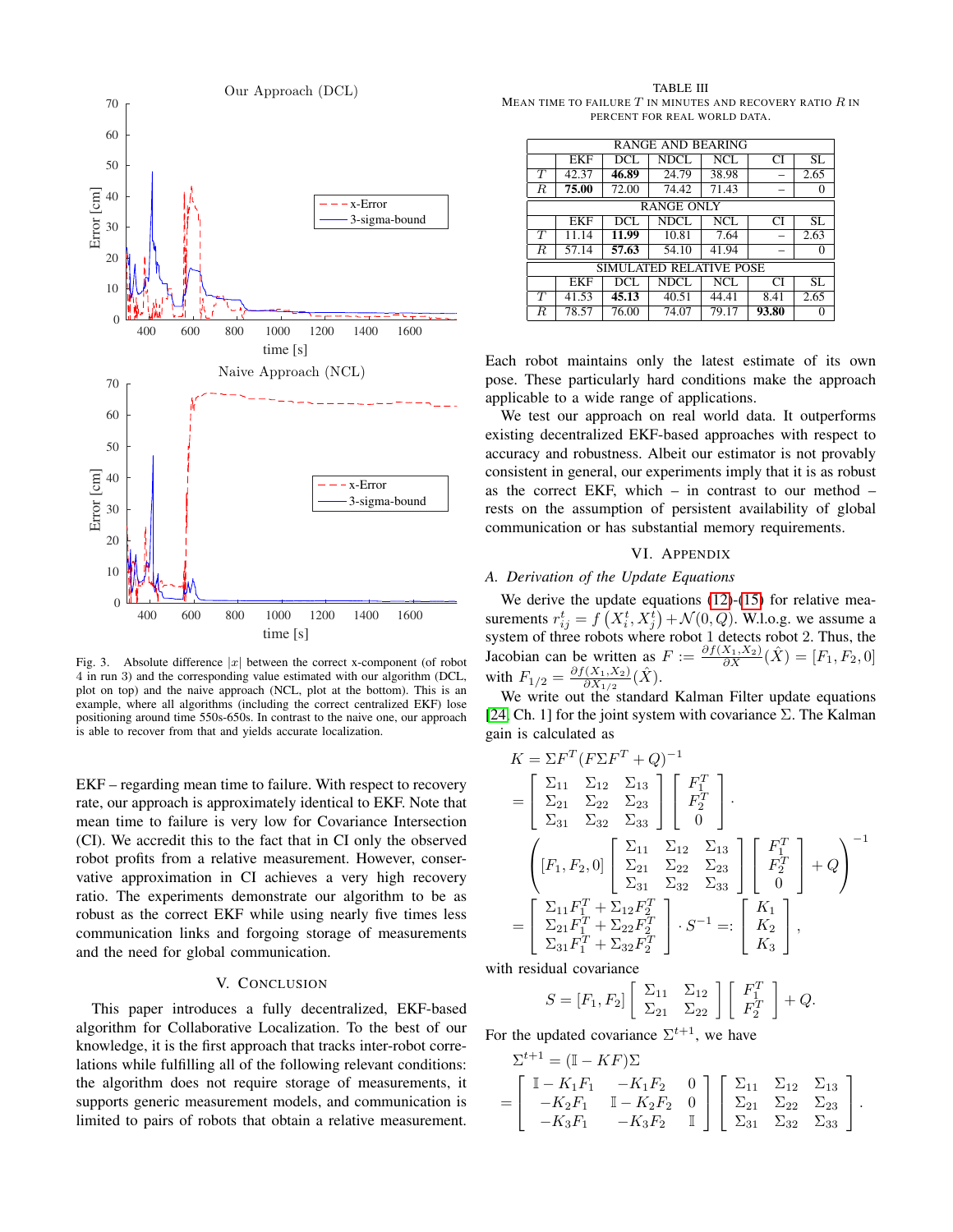Element-wise evaluation yields

$$
\Sigma_{ii}^{t+1} = (\mathbb{I} - K_i F_i) \Sigma_{ii} - K_i F_j \Sigma_{ji}
$$
  
\n
$$
\Sigma_{ij}^{t+1} = (\mathbb{I} - K_i F_i) \Sigma_{ij} - K_i F_j \Sigma_{jj}
$$
  
\n
$$
\Sigma_{i3}^{t+1} = (\mathbb{I} - K_i F_i) \Sigma_{i3} - K_i F_j \Sigma_{j3}
$$

for  $i, j \in \{1, 2\}, i \neq j$ .

We derived the covariance update equations for relative measurements. The corresponding update for  $\hat{X}$  can be derived in the same, straightforward manner. Notice, that – in our notation – a private measurement is a special case of a relative measurement. Thus, to derive the update equations [\(7\)](#page-2-3)-[\(11\)](#page-2-3), we just replace  $F = [F_1, F_2, 0]$  by  $H = [H_1, 0, 0]$ .

# *B. Proof of Proposition [1](#page-4-0)*

Let  $X, Y, Z$  be d-dimensional random variables and  $\langle X, Y \rangle := cov(X, Y) = E\left( (X - E(X))(Y - E(Y))^T \right).$ Under the assumptions of imperfect sensors and motion noise, one can assume that the joint covariance  $\Sigma^t$  is positive definite at any time. Thus we have

<span id="page-7-0"></span>
$$
\begin{pmatrix}\n\langle X, X \rangle & \langle X, Y \rangle & \langle X, Z \rangle \\
\langle Y, X \rangle & \langle Y, Y \rangle & \langle Y, Z \rangle \\
\langle Z, X \rangle & \langle Z, Y \rangle & \langle Z, Z \rangle\n\end{pmatrix} = \begin{pmatrix}\n\Sigma_{ii} & \Sigma_{ij} & \Sigma_{ik} \\
\Sigma_{ji} & \Sigma_{jj} & \Sigma_{jk} \\
\Sigma_{ki} & \Sigma_{kj} & \Sigma_{kk}\n\end{pmatrix}
$$

and all of its principal sub-matrices are positive definite and invertible. Then we get with [\[13,](#page-8-25) Corollary 1] that

$$
v^T \langle X, Y \rangle \langle Y, Y \rangle^{-1} \langle Y, X \rangle v \le v^T \langle X, X \rangle v,
$$

for all  $v \in \mathbb{R}^d$ . With help of the symmetric and positive definite square roots, this is equivalent to

$$
\left\| \langle Y, Y \rangle^{-\frac{1}{2}} \langle Y, X \rangle v \right\| \le \left\| \langle X, X \rangle^{\frac{1}{2}} v \right\|,
$$

for all  $v \in \mathbb{R}^d$ . Using the induced matrix norm we obtain

$$
\begin{aligned} \|\langle Y, X \rangle \| &:= \max_{\|v\|=1} \|\langle Y, X \rangle v\| \\ &\le \| \langle Y, Y \rangle^{\frac{1}{2}} \| \max_{\|v\|=1} \| \langle Y, Y \rangle^{-\frac{1}{2}} \langle Y, X \rangle v \| \\ &\le \| \langle Y, Y \rangle^{\frac{1}{2}} \| \| \langle X, X \rangle^{\frac{1}{2}} \| . \end{aligned} \tag{19}
$$

This inequality is related to the usual Cauchy-Schwarz-Inequality valid for scalar products. Decompose now Z and  $X$  in an Y-dependent part and a part orthogonal to Y with respect to  $\langle ., . \rangle$ , namely

$$
Z = \langle Z, Y \rangle (\langle Y, Y \rangle)^{-1} Y + \hat{Z},
$$
  

$$
X = \langle X, Y \rangle (\langle Y, Y \rangle)^{-1} Y + \hat{X}.
$$

The goal is to apply [\(19\)](#page-7-0) to  $\langle \hat{X}, \hat{Z} \rangle$ . Therefore we need to prove that  $\langle \hat{Z}, \hat{Z} \rangle$  is positive definite. We obtain, that

$$
\langle \widehat{Z}, \widehat{Z} \rangle = \langle Z, Z \rangle - \langle Z, Y \rangle \langle Y, Y \rangle^{-1} \langle Y, Z \rangle
$$

is the Schur complement of a positive definite matrix and thus it is positive definite. Thus [\(19\)](#page-7-0) implies

$$
\|\Sigma_{ik} - \Sigma_{ij}\Sigma_{jj}^{-1}\Sigma_{jk}\| = \|\langle \widehat{X}, \widehat{Z} \rangle\|
$$
  
\n
$$
\leq \| \langle \widehat{X}, \widehat{X} \rangle^{\frac{1}{2}} \|\| \langle \widehat{Z}, \widehat{Z} \rangle^{\frac{1}{2}}\|
$$
\n
$$
= \| \left( \Sigma_{ii} - \Sigma_{ij}\Sigma_{jj}^{-1}\Sigma_{ji} \right)^{\frac{1}{2}} \| \cdot \| \left( \Sigma_{kk} - \Sigma_{kj}\Sigma_{jj}^{-1}\Sigma_{jk} \right)^{\frac{1}{2}} \|.
$$
\n(20)

First we show that Approximation [\(18\)](#page-3-4) is exact if the estimates of robots  $i$  and  $j$  are strongly correlated before the relative measurement, namely if  $\Sigma_{ii}^t = \Sigma_{ij}^t (\Sigma_{jj}^t)^{-1} \Sigma_{ji}^t$ . With [\(20\)](#page-7-1) and assuming the second term of its right hand side to be bounded, we get  $\Sigma_{jk}^{t} = \Sigma_{ji}^{t} (\Sigma_{ii}^{t})^{-1} \Sigma_{ik}^{t}$ , after exchanging  $i$  and  $j$ . Thus, we arrive at  $(18)$ :

$$
\Sigma_{ik}^{t+1} = (\mathbb{I} - K_i F_i) \Sigma_{ik}^t - K_i F_j \Sigma_{ji}^t (\Sigma_{ii}^t)^{-1} \Sigma_{ik}^t
$$
  
=  $\Sigma_{ii}^{t+1} (\Sigma_{ii}^t)^{-1} \Sigma_{ik}^t$ .

Let  $B$  be any block-diagonal matrix as in Proposition [1,](#page-4-0) i.e.,

$$
B = \begin{bmatrix} B_1 & 0 \\ 0 & B_2 \end{bmatrix}, B_1, B_2 \in \mathbb{R}^{d \times d},
$$

where  $d$  is the dimension of a single robot's state space. For the case  $\Sigma_{ij}^t = 0$  we have

$$
M := \sum_{ab}^{t+1} - B \sum_{ab}^{t} = \begin{bmatrix} \sum_{ii}^{t+1} \left( \sum_{ij}^{t+1} \right)^{-1} \sum_{ib}^{t} + \sum_{ij}^{t+1} \left( \sum_{jj}^{t} \right)^{-1} \sum_{jb}^{t} - B_1 \sum_{ib}^{t} \\ \sum_{ji}^{t+1} \left( \sum_{ii}^{t+1} \right)^{-1} \sum_{ib}^{t} + \sum_{jj}^{t+1} \left( \sum_{jj}^{t} \right)^{-1} \sum_{jb}^{t} - B_2 \sum_{jb}^{t} \end{bmatrix},
$$

with  $M = (m_{ij})_{ij} \in \mathbb{R}^{m \times n}$ ,  $m = 2d$ , and  $n = (N - 2)d$ . As we are interested in minimizing the 1-norm of  $M$ , i.e.,

$$
||M||_1 = \max_{1 \le j \le n} \sum_{i=1}^m |m_{ij}|,
$$

it suffices to minimize subsets of columns independently (the same holds for any entry-wise or column-wise norm). In particular, we can set  $b = k$ .

For  $\Sigma_{ik}^t = 0$  it is easy to see that

$$
\begin{bmatrix} B_1 & 0\\ 0 & \Sigma_{jj}^{t+1} \left( \Sigma_{jj}^t \right)^{-1} \end{bmatrix} \in \operatorname*{argmin}_A \|M\|
$$

for all  $B_1 \in \mathbb{R}^{d \times d}$  and thus  $\tilde{A} \in \text{argmin}_A ||M||$ . Analogously we get  $\tilde{A} \in \operatorname{argmin}_A ||M||$  for  $\Sigma_{jk}^t = 0$ , which proves the proposition.

Note that, if the estimate of robot  $k$  is strongly correlated to both  $i$  and  $j$  before the relative measurement, then also estimates i and j are strongly correlated – the case which we have already covered. This can be seen as follows. We have  $\Sigma_{ii}^t = \Sigma_{ik}^t (\Sigma_{kk}^t)^{-1} \Sigma_{ki}^t$  and  $\Sigma_{kk}^t = \Sigma_{kj}^t (\Sigma_{jj}^t)^{-1} \Sigma_{jk}^t$ , or equivalently  $\mathbb{I} = (\Sigma_{jj}^t)^{-1} \Sigma_{jk}^t (\Sigma_{kk}^t)^{-1} \Sigma_{kj}^t$ . We combine this with  $\Sigma_{ik}^t = \Sigma_{ij}^t (\Sigma_{jj}^t)^{-1} \Sigma_{jk}^t$  from [\(20\)](#page-7-1) and conclude

$$
\begin{array}{rcl} \Sigma_{ii}^t & = & \Sigma_{ik}^t \left( \Sigma_{kk}^t \right)^{-1} \Sigma_{ki}^t \\ & = & \Sigma_{ij}^t \left( \Sigma_{jj}^t \right)^{-1} \Sigma_{jk}^t \left( \Sigma_{kk}^t \right)^{-1} \Sigma_{kj}^t \left( \Sigma_{jj}^t \right)^{-1} \Sigma_{ji}^t \\ & = & \Sigma_{ij}^t \left( \Sigma_{jj}^t \right)^{-1} \Sigma_{ji}^t, \end{array}
$$

which shows that the estimates of robots  $i$  and  $j$  are strongly correlated.

#### ACKNOWLEDGMENTS

<span id="page-7-1"></span>This work has been partially supported by the European Commission under ERC-AG-PE7-267686-LIFENAV, the Graduate School of Robotics in Freiburg, and the State Graduate Funding Program of Baden-Württemberg.